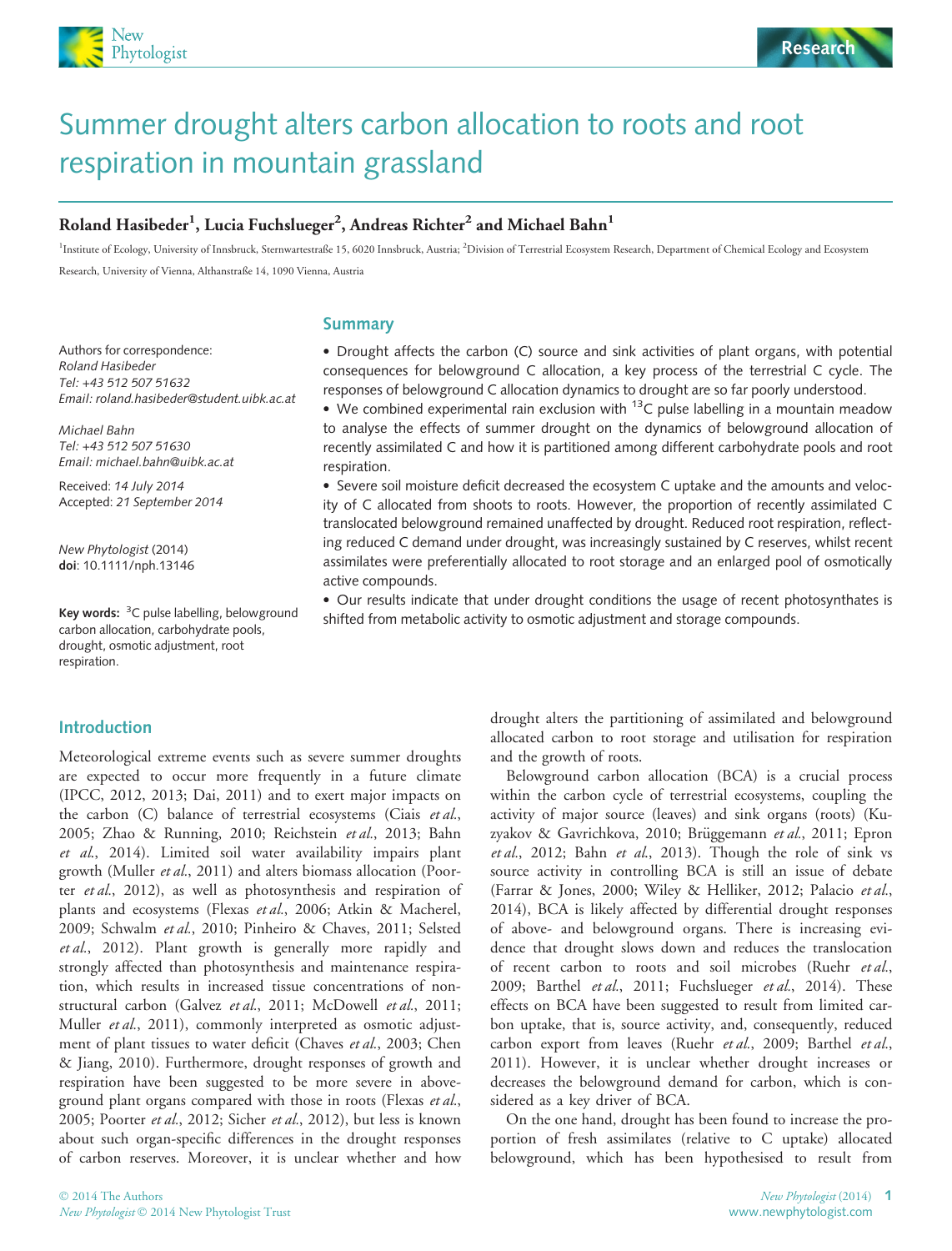immediate utilisation of assimilates for maintenance processes or to be associated with increased belowground C demand for root growth (Palta & Gregory, 1997; Barthel et al., 2011; Burri et al., 2014). Also an increasing requirement for osmotically active C compounds under drought (Chaves et al., 2003) could enhance the overall C demand of roots. On the other hand, root respiration has been commonly observed to decline under drought (Bryla et al., 1997; Burton et al., 1998; Huang & Fu, 2000; Thorne & Frank, 2008). Underlying mechanisms have been suggested to include (1) physiological adaptions to reduced growth and nutrient demand for growth (Espeleta & Eissenstat, 1998; Eissenstat et al., 1999), (2) direct effects of soil drying to root cell integrity (Huang et al., 2005), (3) limitation of respiratory substrate supply due to reduced photosynthetic carbon supply (Flexas et al., 2006; Atkin & Macherel, 2009). While the last hypothesised mechanism should primarily reflect reduced source activity, mechanisms (1) and (2) suggest that drought leads to a decrease in the belowground carbon demand. This clearly contrasts the previous hypothesis of enhanced belowground carbon demand under drought and highlights the considerable uncertainty in our understanding of the governing processes.

To be able to unravel the potential mechanisms underlying drought effects on BCA it is important to understand whether and how the partitioning of recently assimilated carbon to different belowground compartments and processes responds to drought. Here, we study the effects of an extreme summer drought on BCA in mountain grassland and its consequences for root carbohydrate metabolism. We address the hypotheses that: (1) drought slows down and reduces the amount but increases the proportion of recent carbon allocated belowground, and (2) drought increases the allocation of recently assimilated carbon to osmotically active compounds while reducing its allocation to root respiration. The latter hypothesis is based on the assumption that severe drought increases the demand for osmotic protection while decreasing the demand for nutrient uptake and growth. Combining experimental drought manipulation with  ${}^{13}CO_2$  pulse labelling and chasing the tracer to different above- and belowground carbohydrate pools and to root respiration, we assessed the response of BCA to drought in an intact mountain grassland.

### Materials and Methods

#### Site

The study site is located at a mountain meadow (1820 m above sea level (asl)) in the Stubai valley in the Austrian Central Alps (47°7'45"N, 11°18'20"E) and is described in Bahn et al. (2009). Briefly, the site is situated at a southeast exposed and softly sloped hillside; vegetation is a Trisetetum flavescentis community consisting of perennial grasses and forbs; the soil is a dystric cambisol (topsoil  $pH = 5.5$ ); average annual temperature is 3°C and the annual precipitation is 1100 mm. The meadow is slightly grazed in spring and autumn, mowed once in early August when the peak biomass is reached and fertilised with manure every 2–3 yr.

#### Experimental set-up

Summer drought was simulated as described in Fuchslueger et al. (2014). Three rainout shelters with a base area of  $3 \times 3.5$  m, 2.5 m height and covered by transparent and UV-B transmissive plastic foil (UV B Window; Folitec, Westerburg, Germany; light transmittance  $c$ . 95%) were set up for 8 wk, from 16 June until 11 August 2010. The same plots were subjected to a similar treatment in the previous year. The shelters were open at the bottom (up to 0.5 m above ground) and at the top of the face sides to allow interior ventilation. Plots of  $1 \times 1$  m were located in the centre of each rainout shelter and corresponding control plots of the same size were sited outside  $c$ . 5 m off. Three days before rain exclusion was ended, the entire site was mowed and cuttings removed.

A micrometeorological station provided continuous and halfhourly logged (CR10X; Campbell Scientific, Logan, UT, USA) data on precipitation (rain gauge model 52202; R. M. Young, Traverse City, MI, USA), air temperature and humidity (HMP155 with radiation and precipitation shield DTR500; Vaisala, Helsinki, Finland) at 1.5 m above ground level, as well as soil temperature (thermocouple probe TCAV; Campbell Scientific) and soil water content (ML2x; Delta-T Devices, Cambridge, UK) at 5, 10 and 20 cm soil depth of control plots. A similar setup using different equipment for soil temperature (sensor S-TMB and data logger HOBO Micro Station H21-002; Onset Computer Corporation, Bourne, MA, USA) and soil water content (Sensor ECH2O EC-5 and data logger Em50; Decagon Devices, Pullman, WA, USA) was installed inside one of the rainout shelters. Prior installation, readings of temperature sensors were compared across sensors and proved to range within 0.5 K. Sensor-derived soil moisture data were corrected using gravimetrically measured water content of soil samples.

#### Pulse labelling procedure

Pulse labelling with  $^{13}$ C was carried out in the second half of the rain exclusion treatment in three consecutive campaigns (22, 28 and 31 July 2010), each including labelling of one drought and the corresponding control plot (as in Fuchslueger et al., 2014). Plots were equipped with a plastic frame of  $1 \times 1$  m and 15 cm high, inserted 3 cm into the soil several weeks before labelling. The pulse labelling procedure was similar to as described by Bahn et al. (2009, 2013). In brief, a transparent Plexiglas chamber (light transmittance c. 95%) of  $1 \times 1 \times 0.7$  m<sup>3</sup> with a rubber gasket at the bottom edge was placed and fixed on the plastic frame to ensure gas tightness. Pressurisation of the interior was avoided by an opening at the chamber's top which was closed after fastening the chamber on the frame, and a venting tube installed in the bottom gasket. Air circulation and temperature stabilisation was achieved by fans and ice packs mounted on the shady side of the chamber, respectively. During pulse labelling we monitored the interior air temperature (shaded thermocouple),  $CO<sub>2</sub>$  concentration (EGM-4 and GMP343; PP Systems, Hitchin, UK, and Vaisala, Helsinki, Finland, respectively) and the  ${}^{13}C$  isotope ratio of CO2 (QCLAS-ISO; Aerodyne Research, Billerica, MA, USA).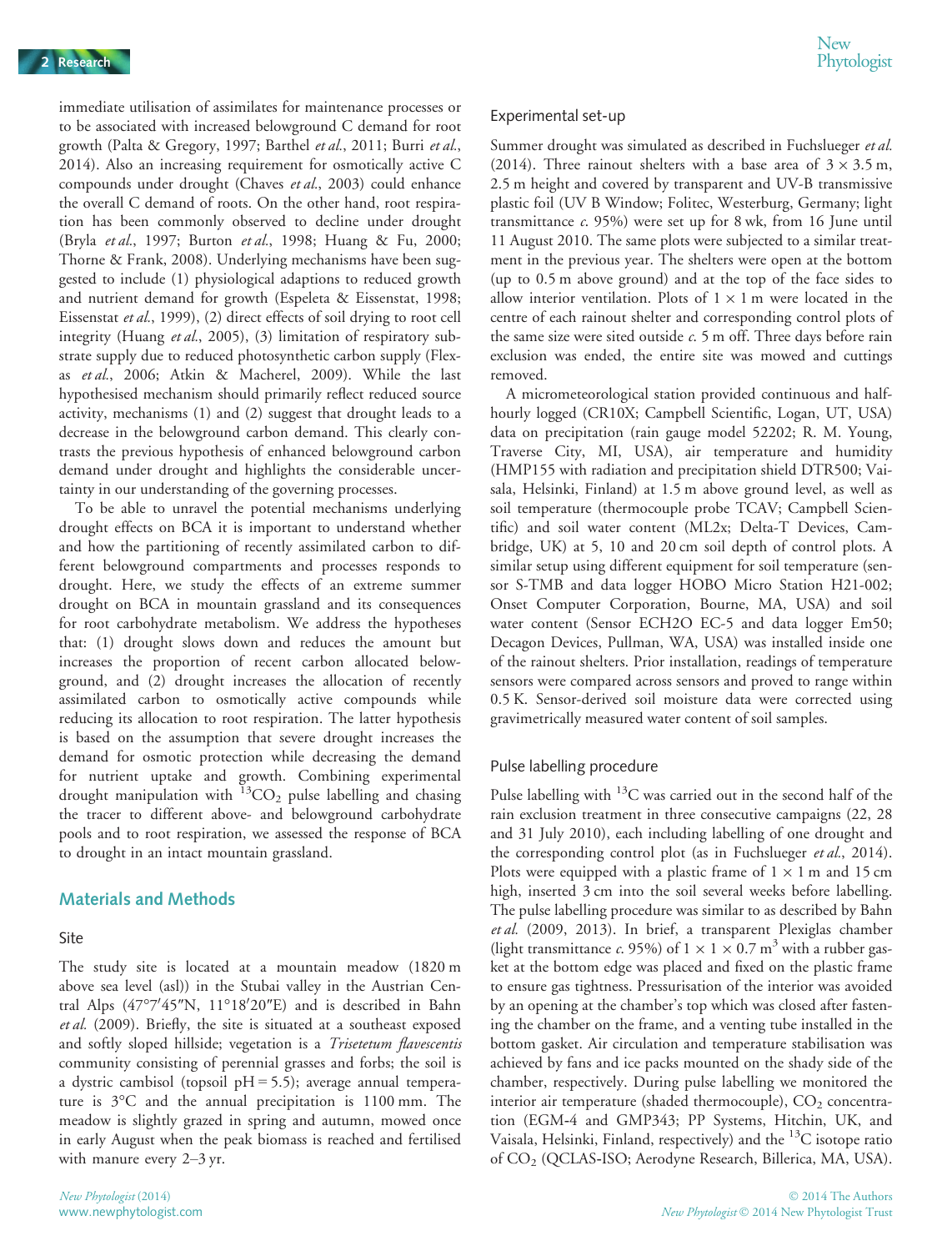Irradiance was measured outside the chamber using a PAR quantum sensor (PQS 1; Kipp & Zonen, Delft, the Netherlands). Pulse labellings were carried out on clear days between 9:30– 13:00 h CET. After closing the chamber and once the interior  $CO<sub>2</sub>$  concentration dropped to c. 250 ppm, highly enriched (99.9 atom-%)  $^{13}CO_2$  was added at flow rates of 10–40 ml min<sup>-1</sup>. Thereby, we established and maintained  $CO_2$ concentrations between  $450-650$  ppm and achieved  $^{13}$ C concentrations of interior  $CO<sub>2</sub>$  in the range 18–24 atom-% towards the end of the procedure (for more details see Fuchslueger et al., 2014; Supporting Information Table S1). Each pulse labelling lasted for 90 min.

#### Sampling

Plant samples were harvested in the first week of rain exclusion, immediately before and after pulse labelling, 2 and 4 h, and 1, 2, 4 and 8 d afterwards. Each sample consisted of two soil blocks including aboveground plant parts (5  $\times$  7 cm<sup>2</sup>, 10 cm in depth), which were pooled to increase representativeness. Shoots were abscised, immediately treated by microwave (Popp et al., 1996) and stored in dry ice until further preparation for analyses. Roots were carefully washed from soil and mechanically damaged, obviously dead roots, and coarse roots (diameter >2 mm) were removed. From each fine root sample a subsample was treated in the same way as the shoots for analyses, while the remainder was kept moist using wet paper towel to prevent drying and was subsequently used for root respiration measurements (see next section).

The total aboveground phytomass was obtained on the basis of oven-dried plant material harvested in all plots at the time of mowing (3 d before the end of rain exclusion treatment) and corrected for gaps in the canopy resulting from previous sampling. The total root mass in a 0–10 cm soil depth was estimated by samples (5  $\times$  5 cm<sup>2</sup>) taken after the end of the treatments.

#### Root respiration measurements

Root respiration was measured in the field on fine root subsamples (2–4 g fresh mass), starting 40–60 min after sampling. Similar to Bahn et al. (2006), we used an IRGA-based photosynthesis measurement system (CIRAS-1 with conifer chamber PLC(5); PP Systems, Hitchin, UK). Respiration rates were determined at near-atmospheric  $CO<sub>2</sub>$  concentrations (380–410 ppm) and at high air humidity (60–80% relative humidity) to prevent the roots from drying while minimizing the risk of condensation. A drying column filled with anhydrous calcium sulphate was inserted upstream from analyser to minimise the potential effects of water vapour and  $CO<sub>2</sub>$  cross-sensitivity of the instrument. Placing the chamber inside a cool box filled with ice packs allowed the temperature response of root respiration between 10–20°C to be obtained. After respiration measurements, the root samples were stored cool until returned from the field (at most 8 h) and subsequently oven-dried (10 d at 60°C) to obtain the dry mass. Respiration rates were computed per unit dry mass as for an open system. The temperature responses of the root respiration rates were expressed as  $Q_{10}$ , calculated from OLS linear

regression of log-transformed respiration rates and temperature within 10–20°C. Measurements showing weak or nonsignificant temperature responses (i.e.  $R^2$  < 0.95 or  $P > 0.05$ ; six of 54 measurements) were excluded from the  $Q_{10}$  calculation.

An additional subsample of fine roots (2–4 g fresh mass) was incubated in an Erlenmeyer flask, gas-tight sealed by a rubber stopper, to obtain  $^{13}$ C concentrations in root respired CO<sub>2</sub>. Immediately after closing the flask and 5, 10, 15 and 30 min afterwards, air samples of 15 ml were drawn, and volumetrically replaced by  $CO_2$ -free synthetic air, using a 0.8 mm syringe. Before each gas sampling, the syringe was flushed with  $CO<sub>2</sub>$ -free synthetic air and the flask was gently shaken to homogenise interior air. Gas samples were injected into pre-evacuated, rubber septum sealed 12 ml tubes (Exetainer; Labco, High Wycombe, UK). In order to prevent ambient air from entering the exetainers, the gas samples were pressurised by injecting a volume of 15 ml into 12 ml tubes (Hardie et al., 2010). The  $CO<sub>2</sub>$  concentrations and isotopic compositions of the gas samples were measured within 1 month after sampling on a Finnigan Delta V Advantage Mass Spectrometer with Finnigan GasBench (Thermo Fisher Scientific, Whaltham, MA, USA). The isotope ratios of root respired  $CO<sub>2</sub>$ were calculated using the Keeling Plot approach, excluding measurements with nonsignificant ( $P > 0.05$ ) and weak ( $R^2 < 0.95$ ) OLS linear regressions (four of 54 measurements). Prelabelling samples, reflecting natural abundant <sup>13</sup>C concentrations, allowed the calculation of the 13C excess.

#### Concentrations and isotope composition of carbohydrates

Samples of shoots and fine roots were dried (72 h at 60°C) and finely ground for subsequent analyses of C and  $^{13}$ C contents by an elemental analysis-isotope ratio mass spectrometry (EA-IRMS on a EA 1110; CE Instruments, Milan, Italy, coupled to a Finnigan MAT Delta Plus IRMS; Thermo Fisher Scientific), as well as for the determination of plant carbohydrate pools. Sucrose, glucose and fructose were extracted from aliquots of finely ground plant material with deionised water at 85°C for 30 min. After centrifugation, the supernatant was transferred to ion-exchange cartridges (OnGuard II H cation exchange and OnGuard II A anion exchange cartridges; Dionex, Thermo Scientific, Vienna, Austria) to remove ionic components. The resulting neutral fraction was then analysed by HPLC-IRMS (Dionex IC 3000 system, connected by a Finnigan LC IsoLink Interface to a Finnigan Delta V Advantage Mass Spectrometer; all Thermo Fisher Scientific) (Wild et al., 2010), on a HyperREZ XP  $Ca^{2+}$  column (Thermo Electron, Bremen, Germany) at 85°C with  $0.5$  ml min $^{-1}$  of deionised water as eluent. The starch pool in the plant material was determined after enzymatic digestion with heat stable α-amylase (Göttlicher et al., 2006; Richter et al., 2009) and the resulting glucose was measured by elemental analysis-isotope ratio mass spectrometry (EA-IRMS, see above).

#### Data analyses

The proportional  $^{13}$ C allocation to root respiration and root carbohydrate pools was calculated based on the amount of tracer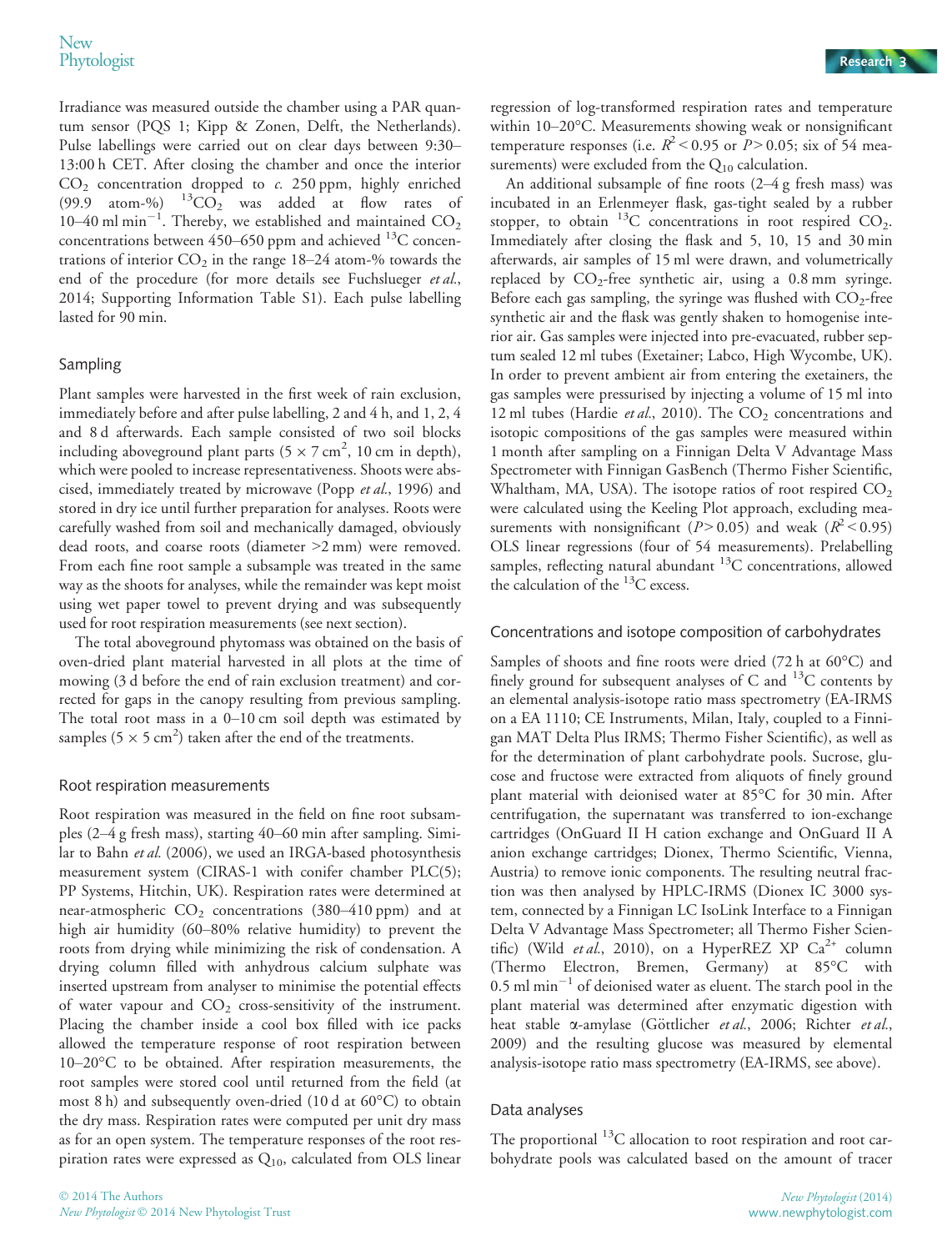incorporated in the total (above- and belowground) phytomass immediately after the end of pulse labelling. Overall treatment effects in the time series of root respiration rates,  $Q_{10}$ , concentrations and isotope ratios in shoots and root bulk material and carbohydrate pools were tested by Friedman tests (Friedman, 1937), using paired datasets from corresponding drought and control plots. To illustrate the course of root respiration rates,  $Q_{10}$  and carbohydrate concentrations during the rain exclusion period data were pooled in time to sets measured within mostly 2 (maximum 5) d. Treatment effects within single dates of time series were tested using Wilcoxon signed-rank tests with sample sizes of  $n > 3$ , and exact permutation tests (Ernst, 2004) elsewise. An exponential model according to  $N(t) = N_0 e^{-\lambda t}$  was applied to the time series of  $^{13}$ C excess of root respired CO<sub>2</sub> and carbohydrate pools, allowing further calculation of half-life by  $t_{1/2} = \log_e(2)/\lambda$  and the mean residence time (MRT) by MRT =  $t_{1/2}/\log_e(2)$ .

### Results

#### Rain exclusion and soil microclimate

Sheltering excluded 815 mm precipitation during 8 wk of treatment which is equal to 51% of the rainfall measured between the beginning of May (start of growing season) and the end of the treatment. Within the first half of the rain exclusion period, the daily means of soil water content (Fig. 1d) decreased to c. 15 vol- %  $(c. 10\%$  of plant extractable water as estimated by the difference of field capacity and permanent wilting point based on pF curves; S. Roth et al., unpublished) and remained nearly constant at this level until the end of the treatment. The control plots remained moist (39–53 vol-%) throughout the experiment. The daily means of soil temperature (Fig. 1c) were increased by 1.7 K on average due to rain exclusion compared with control plots, in the range 8–19°C in drought plots vs 6–17°C in control plots, respectively.

#### Carbohydrate concentrations

The time-pooled starch concentrations in shoots and roots (Fig. 2a,b) varied largely throughout the experiment (3.5– 6.6 mg C  $g^{-1}$  in shoots and 12.2–34.1 mg C  $g^{-1}$  in roots) but remained unaffected by drought. Sucrose concentrations were not altered by drought in shoots ( $P = 0.336$ ), but were sharply increased in roots (Fig. 2c,d)  $(+104\%, P<0.000)$ . Glucose and fructose concentrations (Fig. 2e,f) were slightly increased in shoots  $(+10\%, P=0.012)$  throughout the experiment, while in roots they were more than doubled during the last 2 wk of treatment compared with the controls  $(+ 114\%, P = 0.004)$ .

#### Tracer dynamics in carbohydrate pools

The total incorporated  $^{13}$ C in the shoot and root phytomass, measured on samples taken immediately after the end of pulse labelling, amounted to  $441 \pm 153$  and  $271 \pm 134$  mg <sup>13</sup>C m<sup>-2</sup>  $(n=3, \pm \text{SE}, \text{ difference } P=0.250)$  in control and drought plots, respectively. The tracer content (atom-% excess) in shoots peaked immediately after pulse labelling in sucrose (Fig. 3e), within 8 h in starch (Fig. 3c) and bulk carbon (Fig. 3a), and 24 h after pulse labelling in glucose and fructose (Fig. 3g), irrespective of treatment. The highest initial label concentrations in shoots were found in sucrose, followed by starch.

Rain exclusion affected neither tracer concentrations (except for single dates, see Fig. 3c,e,g) nor the mean residence times (MRT) in shoot carbon pools (Table 1). The rate of tracer incorporation in roots, as reflected by the slope of concentration changes over time, was reduced by 56% ( $P = 0.050$ ) under drought conditions, resulting in significantly  $(P=0.007)$  lower concentrations within 1–4 d after pulse labelling and by trend lower concentrations  $(P=0.074)$  throughout the chase period of 2 wk (Fig. 3b). Similar trends were found in tracer concentrations of root starch (Fig. 3d) and monosaccharides



Fig. 1 Time course of daily sums of (a) photosynthetically active radiation (PAR), (b) daily means of air temperature, and (c) of soil temperature, and (d) volumetric soil water content (SWC) in 5 cm depth, as well as daily sums of precipitation (grey bars in (d)) on the studied meadow during the summer of 2010. Dashed lines in (c) and (d) depict data from experimental drought plots. Vertical lines indicate the rain exclusion period, dotted vertical line marks the day when the site was mown. Arrows in (b) mark dates when  $^{13}$ C pulse labelling was performed.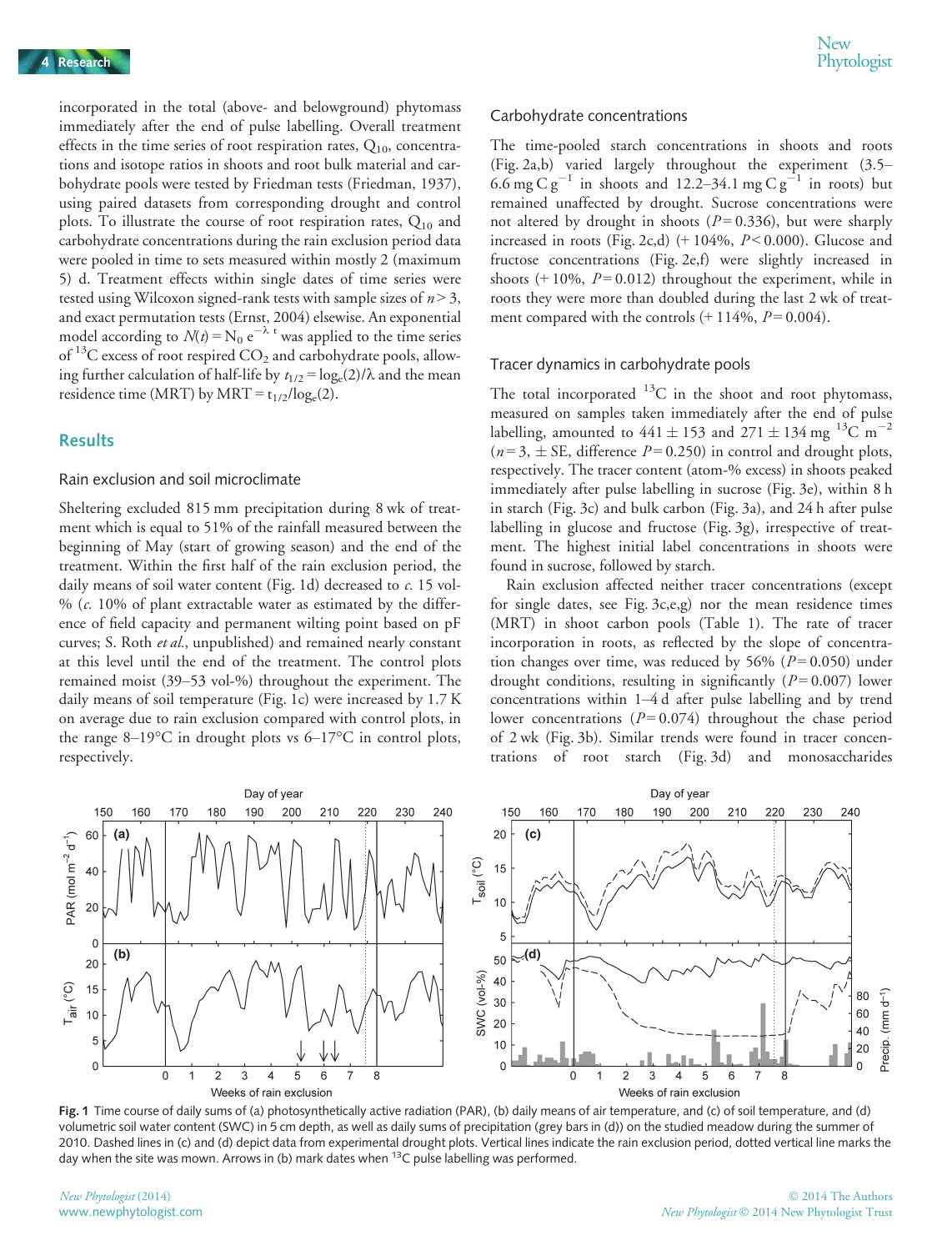New<br>Phytologist



Fig. 2 Concentrations of (a, b) starch, (c, d) sucrose, and (e, f) glucose and fructose in shoots (upper panels) and roots (bottom panels) in control plots (closed circles) and drought plots (open circles) at the beginning and towards the end of rain exclusion. Points represent mean values of time pooled samples ( $n = 3-8$ ) from three control and drought plots, respectively, sampled within 1–5 consecutive d. Error bars indicate  $\pm$  SE. P-values refer to overall treatment effects, asterisks indicate significance levels of difference of means between control and treatment for individual sampling dates: \*\*,  $P \le 0.01$ ;  $*$ ,  $P \le 0.05$ ; (\*),  $P \le 0.1$ .



Fig. 3 Time courses of tracer concentrations in (a, b) bulk material, (c, d) starch, (e, f) sucrose, and (g, h) in glucose and fructose of shoots and roots in control (closed circles) and drought plots (open circles). The pulse labelling period is indicated by dotted vertical lines. Error bars indicate  $\pm$  SE (n = 3), P-values refer to overall treatment effects, asterisks indicate significance levels of difference of means between control and treatment: \*,  $P \le 0.05$ ; (\*),  $P \le 0.1$ .

 $(P=0.090$  and  $P=0.144$ , respectively) (Fig. 3h), with the largest differences 2 d after pulse labelling. Tracer recovery in root sucrose (Fig. 3f) diminished strongly due to rain exclusion  $(P=0.028)$  while the MRT of tracer in this pool increased consistently (Table 1).

To assess the drought effects on the proportional allocation of recent carbon to different carbon pools we normalised the total amounts of tracer uptake during labelling (Fig. 4; note that due to within-plot variability normalised total tracer uptake exceeded 100% during the first 8 h, but this did not affect overall trends

and the conclusions drawn). The proportions of tracer recovered under rain exclusion in aboveground carbon pools (Fig. 4a,c,e,g) were higher under drought conditions, particularly in sugars. In roots, a similar percentage of tracer recovered within 4 d after pulse labelling in bulk carbon, starch and hexoses, while higher proportions were observed within 1–2 wk after labelling in glucose and fructose ( $P = 0.025$ ) and, by trend, in starch ( $P = 0.078$ ) (Fig. 4b,d,h). Proportional tracer allocation to root sucrose was increased ( $P = 0.003$ ) by 41% on average throughout the measuring period of 2 wk (Fig. 4f).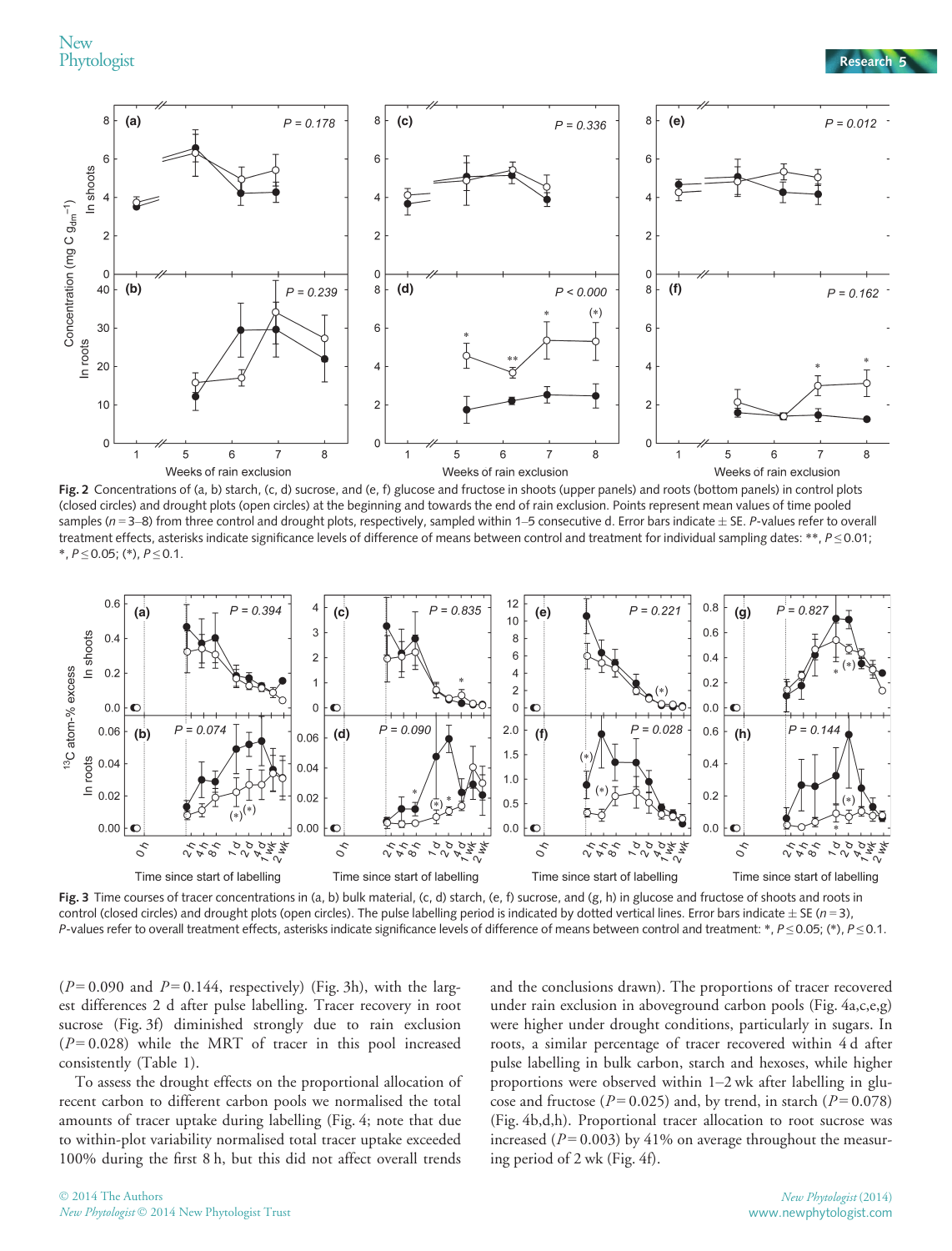Table 1 Results of quantitative analyses of decay curves of <sup>13</sup>C tracer in aboveground and belowground sucrose pools and in root respired CO<sub>2</sub> of each three control and rain exclusion plots

| C Pool                        | Treatment      | Peak $(h)^a$ | Exponential fit <sup>b</sup> |       |            |        |                         |                                              |
|-------------------------------|----------------|--------------|------------------------------|-------|------------|--------|-------------------------|----------------------------------------------|
|                               |                |              | $\eta$                       | $R^2$ | $P$ -value | MRT(h) | MRT(h)<br>mean $\pm$ SE | P-value of<br>difference in MRT <sup>c</sup> |
| Shoot sucrose                 | Control        | 1.5          | 7                            | 0.791 | 0.007      | 5      | $13 \pm 5$              | 0.400                                        |
|                               |                | 1.5          |                              | 0.883 | 0.002      | 22     |                         |                                              |
|                               |                | 1.5          | 8                            | 0.956 | 0.000      | 12     |                         |                                              |
|                               | Rain exclusion | 1.5          | 7                            | 0.994 | 0.000      | 28     | $16 \pm 7$              |                                              |
|                               |                | 1.5          | 7                            | 0.804 | 0.006      | 3      |                         |                                              |
|                               |                | 4            | 7                            | 0.972 | 0.000      | 16     |                         |                                              |
| Root sucrose                  | Control        | 48           | 4                            | 0.915 | 0.044      | 62     | $57 \pm 4$              | 0.100                                        |
|                               |                | 4            | 7                            | 0.823 | 0.005      | 62     |                         |                                              |
|                               |                | 4            | 7                            | 0.851 | 0.003      | 49     |                         |                                              |
|                               | Rain exclusion | 24           | 5                            | 0.858 | 0.024      | 108    | $107 \pm 1$             |                                              |
|                               |                | 8            | 6                            | 0.819 | 0.013      | 105    |                         |                                              |
|                               |                | 8            | 6                            | 0.289 | 0.271      |        |                         |                                              |
| Root respired CO <sub>2</sub> | Control        | 24           | $\overline{4}$               | 0.996 | 0.002      | 108    | $93 \pm 7$              | 0.200                                        |
|                               |                | 8            | 6                            | 0.981 | 0.000      | 88     |                         |                                              |
|                               |                | 8            | 7                            | 0.903 | 0.001      | 84     |                         |                                              |
|                               | Rain exclusion | 24           | 5                            | 0.949 | 0.005      | 341    | $239 \pm 83$            |                                              |
|                               |                | 24           | $\overline{4}$               | 0.789 | 0.112      | 301    |                         |                                              |
|                               |                | 8            | 5                            | 0.527 | 0.165      | 75     |                         |                                              |

<sup>a</sup>Refers to the respective peak value of <sup>13</sup>C obtained in samples taken 1.5, 4, 8, 24 and 48 h after pulse labelling.<br><sup>b</sup>Equation *N(t*) = *N*<sub>2 an</sub> e<sup>-</sup>  $\lambda$ <sup>t</sup> fitted to n data points including each peak value using o

<sup>b</sup>Equation N(t) = N<sub>Peak</sub> e<sup>-'</sup>^t fitted to n data points including each peak value using ordinary least squares estimation. Mean residence time (MRT) =  $\lambda^{-1}$ .<br><sup>c</sup>Iested by exact permutation Tested by exact permutation.



Fig. 4 Time courses of <sup>13</sup>C in shoot and root bulk material and carbohydrates relative to total incorporated <sup>13</sup>C during pulse labelling (dotted vertical lines) in (a, b) bulk material, (c, d) starch, (e, f) sucrose, and (g, h) in glucose and fructose of shoots and roots. Means  $\pm$  SE of each three control (closed circles) and drought (open circles) plots. P-values refer to overall treatment effects, asterisks indicate significance levels of difference of means between control and treatment: \*,  $P \le 0.05$ ; (\*),  $P \le 0.1$ .

#### Root respiration and tracer dynamics in root respired  $CO<sub>2</sub>$

At the beginning of the rain exclusion experiment the mean root respiration rates per g root dry mass (Fig. 5a) were similar across plots, in the range 4.3–6.6 nmol  $CO_2 g^{-1} s^{-1}$ . During the last 3 wk of rain exclusion, the mean root respiration decreased to 3.7–4.8 nmol  $CO_2 g^{-1} s^{-1}$  which was significantly lower  $(P=0.002)$  compared with the control plots  $(4.3-$ 6.6 nmol  $CO_2 g^{-1} s^{-1}$ ). The temperature sensitivity of root

respiration  $(Q_{10})$  remained unaffected by the drought treatment (overall average  $\pm$  SE 2.0  $\pm$  0.1) (Fig. 5b). Tracer concentrations in root respired  $CO<sub>2</sub>$  (Fig. 6) peaked within 8 and 24 h after pulse labelling in control plots and after 24 h in drought plots, where peak values tended to be lower ( $P = 0.100$ ). The MRT of <sup>13</sup>C in root respired CO<sub>2</sub> (Table 1) was  $93 \pm 7$  h in control plots and  $239 \pm 83$  h in drought plots ( $n=3, \pm SE$ ,  $P = 0.200$ ).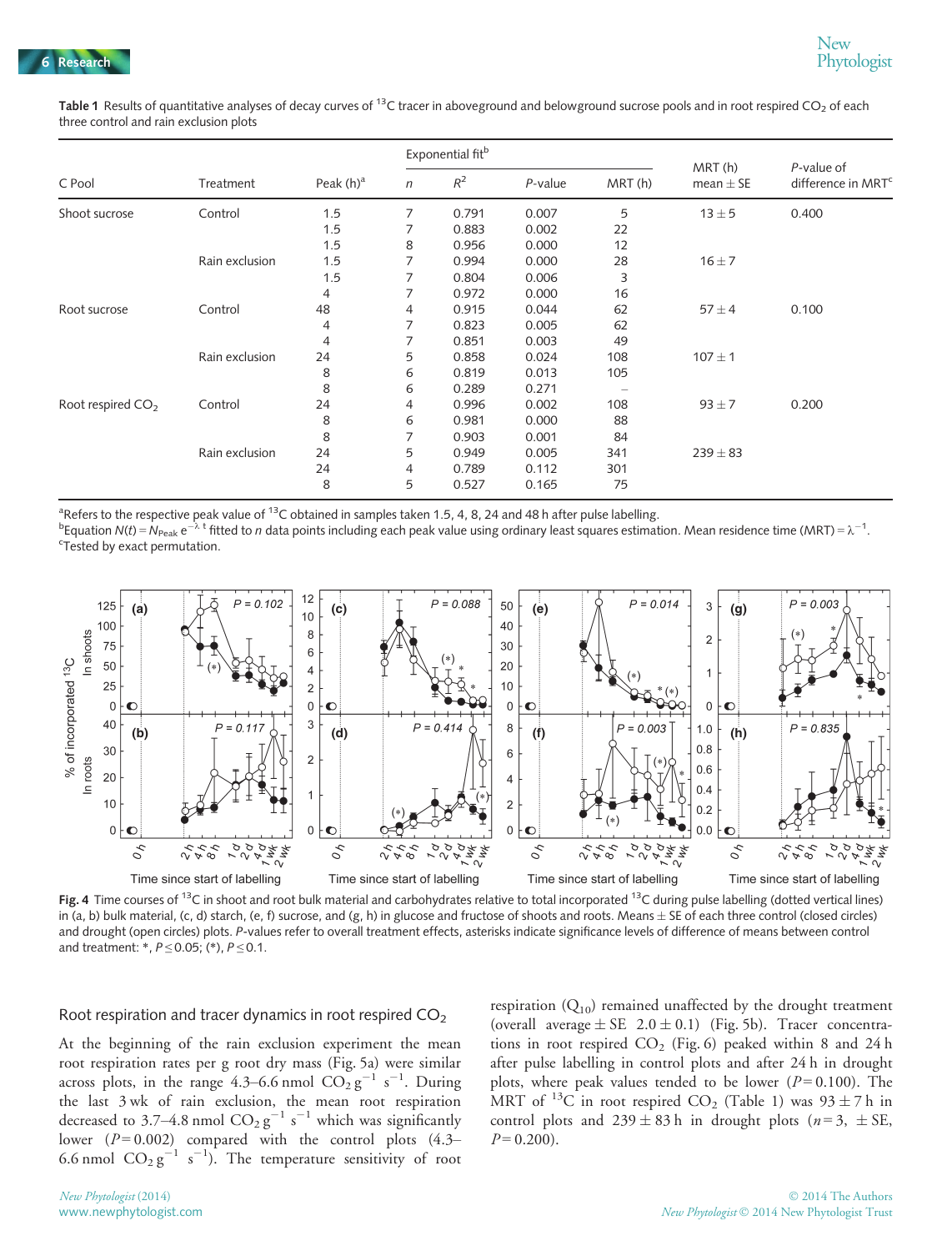

Fig. 5 (a) Root respiration rates at 15°C reference temperature and (b) temperature coefficient of root respiration  $(Q_{10})$  between 10–20°C in control plots (closed circles) and drought plots (open circles) at the beginning and towards the end of rain exclusion. Mean values  $\pm$  SE of time pooled samples (wk 1  $n = 3$ , wk 5–8  $n = 4-8$ ) from three control and drought plots, respectively. P-values refer to overall treatment effects, asterisks indicate significance levels of difference of means between control and treatment: \*\*,  $P \le 0.01$ ; (\*),  $P \le 0.1$ .



**Fig. 6** Time courses of tracer concentrations in root respired  $CO<sub>2</sub>$  in control (closed circles) and drought (open circles) plots ( $n = 3$ , mean  $\pm$  SE). The pulse labelling period is indicated by dotted vertical lines. P-value refers to overall treatment effect, asterisks indicate significance levels of difference of means between control and treatment: \*,  $P \le 0.05$ ; (\*),  $P \le 0.1$ .

#### **Discussion**

Drought reduces the carbon uptake of terrestrial ecosystems and impairs the activity of carbon sinks in plants. Sink activity and carbon demand by sinks are recognised to be a major driver of carbon allocation (Farrar & Jones, 2000; Muller et al., 2011; Epron et al., 2012; Poorter et al., 2012). In consequence, drought can affect the allocation of assimilates to roots. By tracing pulselabelling-derived <sup>13</sup>C in above- and belowground plant organs, carbohydrate pools and root respired CO<sub>2</sub>, we investigated the

effects of drought on the amounts and dynamics of photosynthates allocated belowground and their partitioning amongst different sinks.

#### Drought effects on amounts and dynamics of belowground carbon translocation

In our study, drought reduced the amount and the speed of carbon allocation to the root biomass by  $c$ . 50% (Fig. 3b), thereby confirming our first hypothesis to that effect. The turnover rates of sucrose, a major compound for carbon translocation from leaves to roots (Slewinski & Braun, 2010), were lower under drought conditions in roots but not in shoots (Table 1; Fig. 3e,f). Moreover, the lower turnover rates of  ${}^{13}C$  in root sucrose were accompanied by increased sucrose concentrations (Fig. 2d), which resulted in a dilution effect. Thus, drought-induced impairment of BCA may not have been related to turnover rates in sugar pools. However, the reduced metabolic activity of the roots, as indicated by lower respiration rates (Fig. 5a), is likely to reflect a decreased carbon demand by the roots. Consistently, less of the recent assimilates were respired by roots under drought (Fig. 7a). In addition, the carbon allocation to rhizosphere microbes was reduced due to rain exclusion in our experiment (Fuchslueger et al., 2014), which further decreased the belowground carbon demand beyond that of plant metabolism. Thus, the observed decline in BCA under drought was possibly related to diminished C demand by the roots.

By contrast, a recent drought experiment in a lowland grassland did not indicate significant reductions in the amounts or in the velocity of belowground allocated carbon (Burri et al., 2014),



Fig. 7 Estimation of (a) cumulative absolute amounts of tracer respired per g root mass, and of (b) cumulative percentage of tracer relative to total incorporated 13C after pulse labelling in control plots (solid line) and drought plots (dashed line), mean values  $\pm$  SE of each three plots. Estimation is based on linearly interpolated  $13C$  concentrations in root respired  $CO<sub>2</sub>$  and respiration rates converted to actual soil temperatures. Labels on time axis correspond to sampling intervals.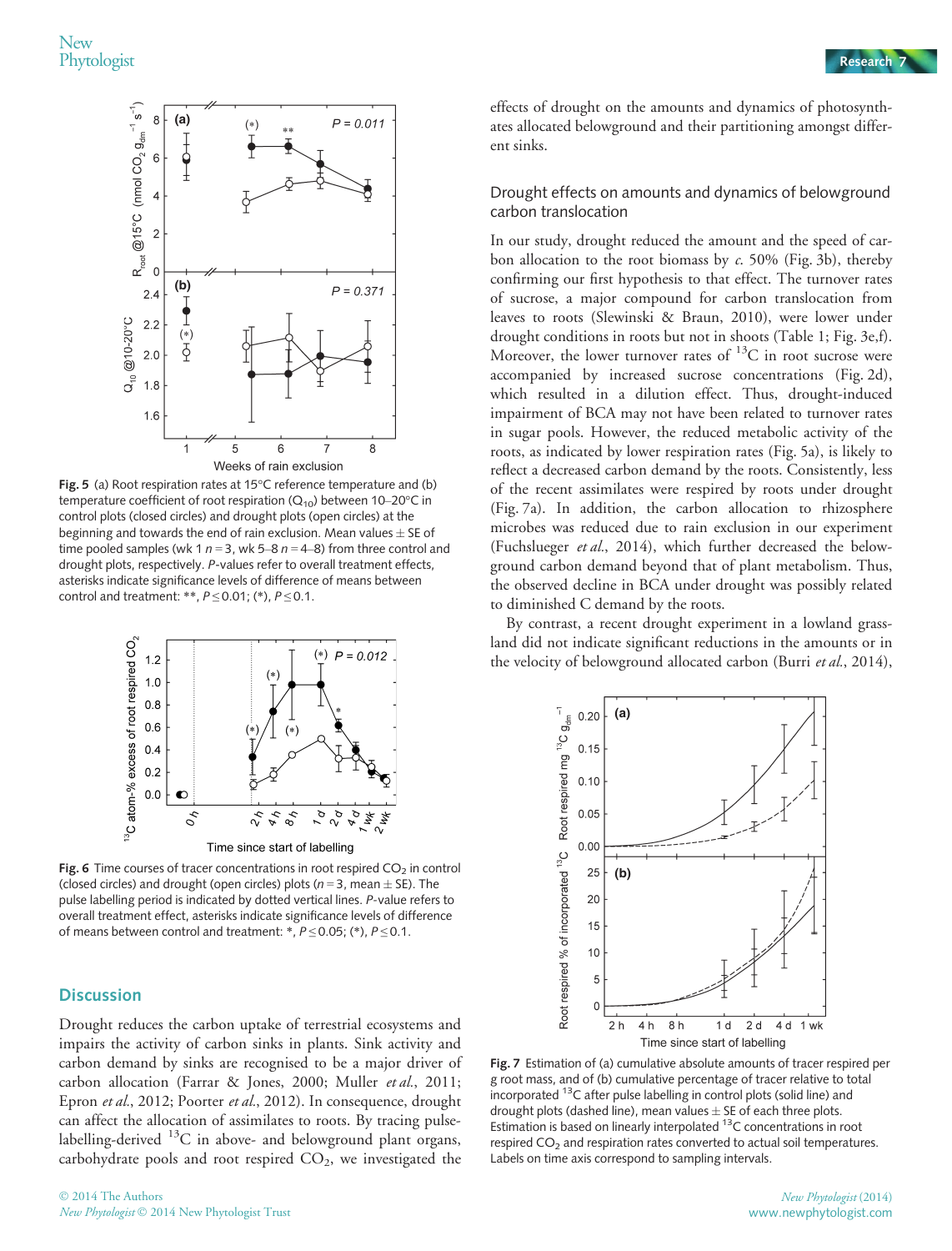which the authors interpreted as a consequence of an observed reduction in photosynthesis paralleled by a hypothesised increase in the demand of recent assimilates for root growth. However, this assumption is in line with our findings inasmuch as, in intact grassland, drought responses of BCA are significantly affected by belowground carbon sink activity. Similar responses of BCA to soil drying to those we found in our study were reported for saplings of deciduous tree species (Ruehr et al., 2009; Barthel et al., 2011) and for crops (Palta & Gregory, 1997; Salmon et al., 2014). These responses were associated with comparable declines in photosynthesis and turnover rates of water-soluble leaf carbohydrates and have thus been suggested to result from reduced leaf carbon export and subsequent phloem loading (Ruehr et al., 2009; Barthel et al., 2011).

A number of earlier studies have suggested that the proportional allocation of recent C to belowground (i.e. the amount of tracer allocated relative to the total amount of tracer taken up during labelling) increases under drought (Palta & Gregory, 1997; Huang & Fu, 2000; Barthel et al., 2011; Sanaullah et al., 2012; Burri et al., 2014). While our study, contrary to what we hypothesised, did not indicate a significant increase in the proportional BCA under drought, it showed that proportionally more tracer was incorporated in shoot and root sugars (Fig. 4e– h). This points to a decreased usage of recent carbon for aboveground growth (Poorter et al., 2012) and respiration (Flexas et al., 2005). Interestingly, carbon reserves in shoots (apart from marginally elevated glucose and fructose concentrations) did not increase under such conditions of limited aboveground carbon demand (Fig. 2a,c,e) whilst the proportion of tracer recovered in root sucrose increased (Fig. 4f). This indicates that under drought conditions grassland perennials allocate C preferentially to roots rather than to shoots, including shoot storage pools. This conclusion is underpinned by the outcome of a previous experiment conducted at the same grassland site (Bahn et al., 2013) showing that under severe limitation of C uptake due to extended shading BCA is maintained even at the expense of aboveground storage pools.

### Drought effects on carbon partitioning to root carbohydrate pools

Drought tended to increase the relative amount of tracer in root starch within 2 wk after pulse labelling (Fig. 4d) which hints at increased allocation of recent assimilates to root storage. In fact, there is growing evidence for preferred C partitioning to storage pools under adverse and potentially limiting environmental conditions (Sala et al., 2012; Dietze et al., 2014). Moreover, under drought conditions root storage pools were suggested to provide carbon for the accumulation of osmotically active compounds in roots (Galvez et al., 2011, but see next paragraph).

The proportional tracer allocation to root sucrose was more than doubled under drought conditions (Fig. 4f). Additionally, sucrose concentrations in the roots strongly increased (Fig. 2d) which is likely related to osmotic adjustments of the roots (Chaves et al., 2003; Chen & Jiang, 2010; Sicher et al., 2012). Taken together, this finding indicates that drought shifts the allocation of recent assimilates in favour of osmolyte pools. In leaves, such osmotically active compounds have been shown to originate mainly from starch degradation (Chaves et al., 2003; Lee et al., 2008), and the same mechanism was suggested to underlie the osmotic adjustment in roots of drought-stressed tree seedlings (Galvez et al., 2011). However, our data indicate that drought increases the partitioning of recent assimilates to osmotic adjustment in roots and that starch breakdown is unlikely to contribute to this drought-induced increase of root sugar concentrations.

#### Drought effects on carbon supply of root respiration

Root respiration is a major carbon flux in terrestrial ecosystems and is known to decrease in dry soils (Lambers et al., 2005). This response has been suggested to be related to reduced root growth, impaired root cell integrity and limited substrate supply (Atkin & Macherel, 2009). We hypothesised that drought reduces the amount of recent assimilates allocated to root respiration resulting from the lower demand for nutrient uptake and growth. In our experiment, drought decreased root respiration by up to 44% (26% on average), which is in line with earlier observations (reviewed by Atkin & Macherel, 2009). Interestingly, the supply of root respiration with recent assimilates, as indicated by tracer allocation, was halved under drought (Figs 6, 7a). Since respiration rates decreased less compared with the decline in the allocation of fresh assimilates, respiratory substrate supply might have been balanced by an increased contribution of storage pools (Lehmeier et al., 2010; Hopkins et al., 2013; Lynch et al., 2013). This assumption is confirmed by the ratio between the MRT of root respiratory substrate (as reflected by tracer dynamics in root respired  $CO_2$ ; Schnyder et al., 2012) and the MRT of root sucrose (which is assumed to act as a major precursor of respiratory substrate in roots; Ghashghaie et al., 2003). In control plots, the MRT of the root respiratory substrate was higher than the MRT of root sucrose alone by a factor of 1.6 (Table 1). This indicates that a storage pool with a slower carbon turnover than sucrose contributed substantially to the overall root respiration under control conditions (Lehmeier et al., 2008, 2010). Under drought this ratio (MRT of root respiratory substrate over the MRT of sucrose) increased to 2.2, reflecting a shift in the substrate supply for root respiration towards increasing delivery of C from storage pools other than sucrose.

A slightly elevated soil temperature in our rain exclusion treatment (< 2 K; Fig. 1c) could have led to thermal acclimation of root respiration (Atkin & Tjoelker, 2003), potentially resulting in an overestimation of the drought effects on root respiration at the soil temperature compared with that at a reference temperature of 15°C during measurements (Atkin et al., 2005). Since the Q10 of root respiration (Fig. 5b) remained unaffected we can rule out interfering temperature effects on the observed drought responses of root respiration. To separate other factors that could have affected the observed changes in root respiration from the effects of dehydration, we measured root respiration on moist root samples. Potential effects of dehydration on root respiration rates were verified by additional measurements and revealed a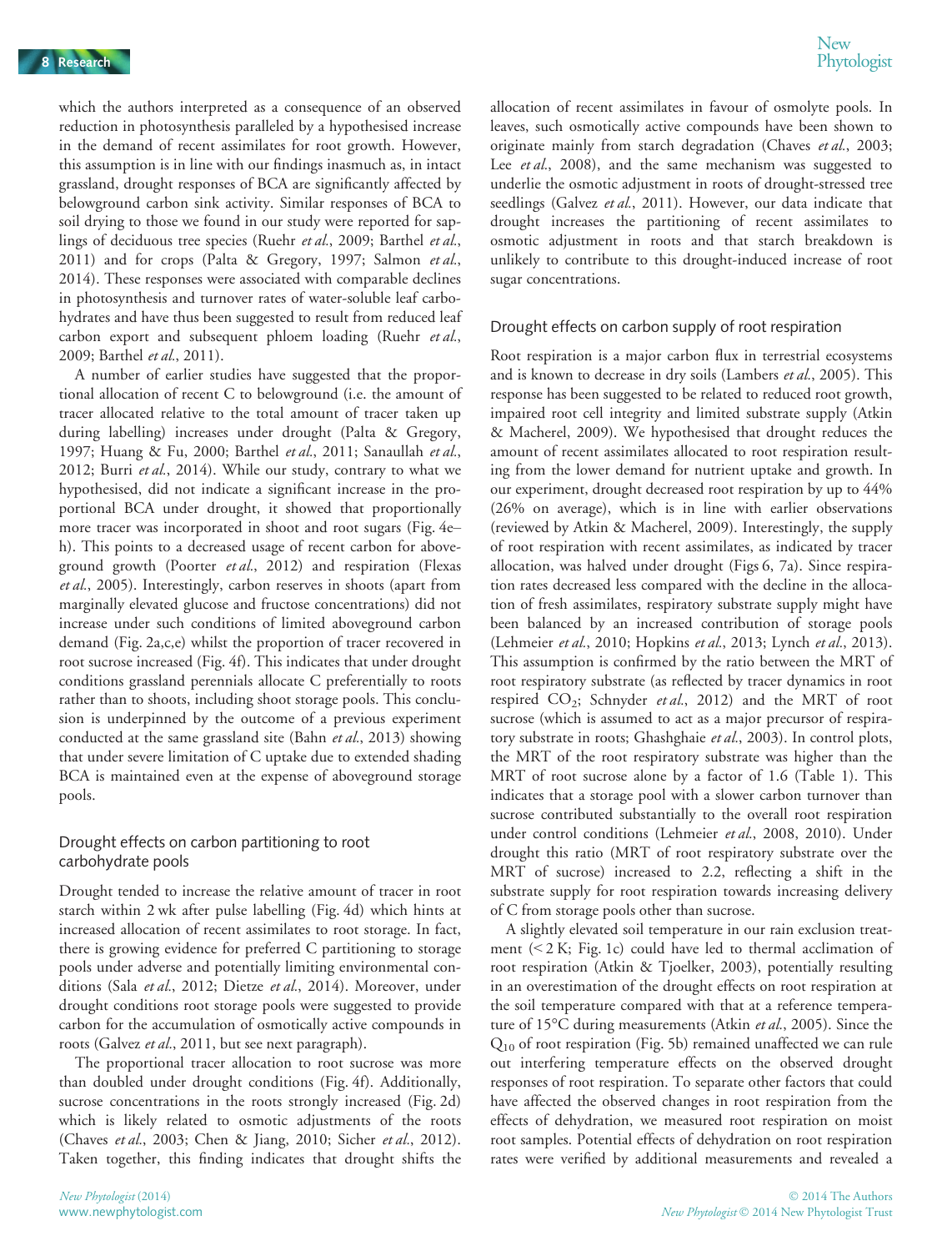decline by 24% at a relative water content of 50% compared with water saturated roots (Fig. S1). Respiration rates of moist roots (Fig. 5a) in control plots were in the range 4.3–6.6 nmol  $CO_2 g^{-1} s^{-1}$  which is comparable to the results from earlier studies carried out at the same site (Bahn et al., 2006) and at other temperate grasslands (Fitter et al., 1998; Wang et al., 2010).

#### Conclusions

From our study we conclude that in mountain grassland drought reduces the amount and speed of recent C allocated belowground, and increases the allocation of this C to sugar and starch reserves in roots at the expense of root respiration. This indicates a drought-induced shift in the usage of recent photosynthates from metabolic activity to storage pools, which underpins a slowing of ecosystem carbon cycling under drought. This slowing is also reflected by a reduced transfer of recent plant-derived C to root herbivores (Seeber et al., 2012), soil microbial communities (Fuchslueger et al., 2014) and soil-respired  $CO<sub>2</sub>$  (Burri et al., 2014). However, in view of the substantial reductions in ecosystem carbon uptake under drought, immediate ecosystem carbon storage per se is not increased, but generally decreased under extreme drought (Reichstein et al., 2013). From a plant's perspective, the strategy of investing C into storage pools under unfavourable conditions and remobilisation under improved conditions enables perennial grasses and forbs to regrow rapidly and effectively after periods of severe drought, increasing the resilience capacity of grassland under extreme drought conditions.

#### Acknowledgements

This study is dedicated to Christian Körner (Basel) on the occasion of his retirement.

We thank Karina Fritz, Michael Schmitt, Thomas Ladreiter-Knauss, Eric Walter, Stefan Roth and Karin Bianchi for assisting with the experimental set-up and pulse labelling. Margarete Watzka and Birgit Wild are acknowledged for help during sample preparation and IRMS measurements. This project was financially supported by the Austrian Science Fund (FWF; P22214- B17) and the European Community's Seventh Framework Programme (FP7/2007-2013, project 'CARBO-Extreme', grant agreement no. 226701). Final data analysis and writing of this manuscript was supported by ERA-Net BiodivERsA project 'REGARDS' (FWF project no. I 1056).

### References

- Atkin OK, Bruhn D, Hurry VM, Tjoelker MG. 2005. The hot and the cold: unraveling the variable response of plant respiration to temperature. Functional Plant Biology 32: 87-105.
- Atkin OK, Macherel D. 2009. The crucial role of plant mitochondria in orchestrating drought tolerance. Annals of Botany 103: 581–597.
- Atkin OK, Tjoelker MG. 2003. Thermal acclimation and the dynamic response of plant respiration to temperature. Trends in Plant Science 8: 343–351.
- Bahn M, Knapp M, Garajova Z, Pfahringer N, Cernusca A. 2006. Root respiration in temperate mountain grasslands differing in land use. Global Change Biology 12: 995–1006.



- Bahn M, Lattanzi F, Hasibeder R, Wild B, Koranda M, Danese V, Brüggemann N, Schmitt M, Siegwolf R, Richter A. 2013. Responses of belowground carbon allocation dynamics to extended shading in mountain grassland. New Phytologist 198: 116–126.
- Bahn M, Reichstein M, Dukes JS, Smith MD, McDowell NG. 2014. Climate– biosphere interactions in a more extreme world. New Phytologist 202: 356–359.
- Bahn M, Schmitt M, Siegwolf R, Richter A, Brüggemann N. 2009. Does photosynthesis affect grassland soil-respired  $CO<sub>2</sub>$  and its carbon isotope composition on a diurnal timescale? New Phytologist 182: 451–460.
- Barthel M, Hammerle A, Sturm P, Baur T, Gentsch L, Knohl A. 2011. The diel imprint of leaf metabolism on the  $\delta^{13}$ C signal of soil respiration under control and drought conditions. New Phytologist 192: 925–938.
- Brüggemann N, Gessler A, Kayler Z, Keel SG, Badeck F, Barthel M, Boeckx P, Buchmann N, Brugnoli E, Esperschütz J et al. 2011. Carbon allocation and carbon isotope fluxes in the plant–soil–atmosphere continuum: a review. Biogeosciences 8: 3457–3489.
- Bryla DR, Bouma TJ, Eissenstat DM. 1997. Root respiration in citrus acclimates to temperature and slows during drought. Plant, Cell & Environment 20: 1411–1420.
- Burri S, Sturm P, Prechsl UE, Knohl A, Buchmann N. 2014. The impact of extreme summer drought on the short-term carbon coupling of photosynthesis to soil CO<sub>2</sub> efflux in a temperate grassland. Biogeosciences 11: 961-975.
- Burton AJ, Pregitzer KS, Zogg GP, Zak DR. 1998. Drought reduces root respiration in sugar maple forests. Ecological Applications 8: 771–778.
- Chaves MM, Maroco JP, Pereira JS. 2003. Understanding plant responses to drought – from genes to the whole plant. Functional Plant Biology 30: 239–264.
- Chen H, Jiang J-G. 2010. Osmotic adjustment and plant adaptation to environmental changes related to drought and salinity. Environmental Reviews 18: 309–319.
- Ciais P, Reichstein M, Viovy N, Granier A, Ogee J, Allard V, Aubinet M, Buchmann N, Bernhofer C, Carrara A et al. 2005. Europe-wide reduction in primary productivity caused by the heat and drought in 2003. Nature 437: 529–533.
- Dai A. 2011. Drought under global warming: a review. Climate Change 2: 45-65.
- Dietze MC, Sala A, Carbone MS, Czimczik CI, Mantooth JA, Richardson AD, Vargas R. 2014. Nonstructural carbon in woody plants. Annual Review of Plant Biology 65: 667–687.
- Eissenstat DM, Whaley EL, Volder A, Wells CE. 1999. Recovery of citrus surface roots following prolonged exposure to dry soil. Journal of Experimental Botany 50: 1845–1854.
- Epron D, Bahn M, Derrien D, Lattanzi FA, Pumpanen J, Gessler A, Högberg P, Maillard P, Dannoura M, Gérant D et al. 2012. Pulse-labelling trees to study carbon allocation dynamics: a review of methods, current knowledge and future prospects. Tree Physiology 32: 776–798.
- Ernst MD. 2004. Permutation methods: a basis for exact inference. Statistical Science 19: 676–685.
- Espeleta JF, Eissenstat DM. 1998. Responses of citrus fine roots to localized soil drying: a comparison of seedlings with adult fruiting trees. Tree Physiology 18: 113–119.
- Farrar JF, Jones L. 2000. The control of carbon acquisition by roots. New Phytologist 147: 43-53.
- Fitter AH, Graves JD, Self GK, Brown TK, Bogie DS, Taylor K. 1998. Root production, turnover and respiration under two grassland types along an altitudinal gradient: influence of temperature and solar radiation. Oecologia 114: 20–30.
- Flexas J, Bota J, Galmes J, Medrano H, Ribas-Carbo M. 2006. Keeping a positive carbon balance under adverse conditions: responses of photosynthesis and respiration to water stress. Physiologia Plantarum 127: 343–352.
- Flexas J, Galmes J, Ribas-Carbo M, Medrano H. 2005. The effects of water stress on plant respiration. In: Lambers H, Ribas-Carbo M, eds. Plant respiration: from cell to ecosystem. Dordrecht, the Netherlands: Springer, 85-94.
- Friedman M. 1937. The use of ranks to avoid the assumption of normality implicit in the analysis of variance. Journal of the American Statistical Association 32: 675–701.
- Fuchslueger L, Bahn M, Fritz K, Hasibeder R, Richter A. 2014. Experimental drought reduces the transfer of recently fixed plant carbon to soil microbes and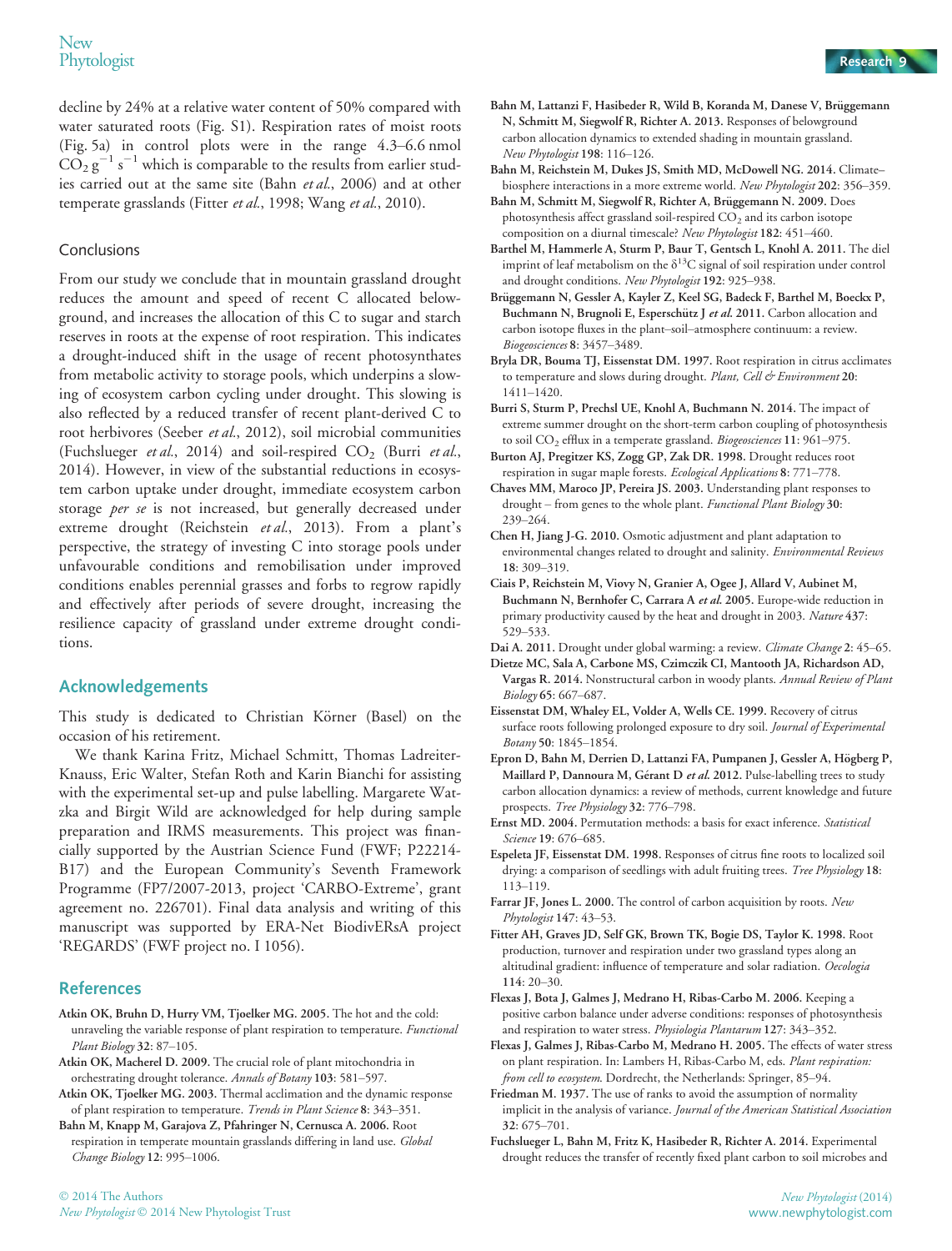alters the bacterial community composition in a mountain meadow. New Phytologist 201: 916–927.

- Galvez DA, Landhäusser SM, Tyree MT. 2011. Root carbon reserve dynamics in aspen seedlings: does simulated drought induce reserve limitation? Tree Physiology 31: 250–257.
- Ghashghaie J, Badeck F, Lanigan G, Nogues S, Tcherkez G, Deleens E, Cornic G, Griffiths H. 2003. Carbon isotope fractionation during dark respiration and photorespiration in  $C_3$  plants. Phytochemistry Reviews 2: 145–161.
- Göttlicher S, Knohl A, Wanek W, Buchmann N, Richter A. 2006. Short-term changes in carbon isotope composition of soluble carbohydrates and starch: from canopy leaves to the root system. Rapid Communications in Mass Spectrometry 20: 653–660.
- Hardie SML, Garnett MH, Fallick AE, Stott AW, Rowland AP, Ostle NJ. 2010. Testing the use of septum-capped vials for  $^{13}$ C-isotope abundance analysis of carbon dioxide. Rapid Communications in Mass Spectrometry 24: 1805–1809.
- Hopkins F, Gonzalez Meler MA, Flower CE, Lynch DJ, Czimczik C, Tang J, Subke J-A. 2013. Ecosystem-level controls on root-rhizosphere respiration. New Phytologist 199: 339–351.
- Huang B, Fu J. 2000. Photosynthesis, respiration, and carbon allocation of two cool-season perennial grasses in response to surface soil drying. Plant and Soil 227: 17–26.
- Huang X, Lakso AN, Eissenstat DM. 2005. Interactive effects of soil temperature and moisture on Concord grape root respiration. Journal of Experimental Botany 56: 2651–2660.
- IPCC. 2012. Field C, Barros V, Stocker T, Dahe Q, Dokken D, Ebi K, Mastrandrea M, Mach K, Plattner G, Allen S et al., eds. Managing the risks of extreme events and disasters to advance climate change adaptation. Special report of the Intergovernmental Panel on Climate Change. Cambridge, UK & New York, NY, USA: Cambridge University Press.
- IPCC. 2013. Stocker TF, Qin D, Plattner GK, Tignor M, Allen SK, Boschung J, Nauels A, Xia Y, Bex V Midgley PM, eds. Climate change 2013: the physical science basis. Contribution of working group I to the fifth assessment report of the Intergovernmental Panel on Climate Change. Cambridge, UK & New York, NY, USA: Cambridge University Press.
- Kuzyakov Y, Gavrichkova O. 2010. Time lag between photosynthesis and carbon dioxide efflux from soil: a review of mechanisms and controls. Global Change Biology 16: 3386–3406.
- Lambers H, Robinson SA, Ribas-Carbo M. 2005. Regulation of respiration in vivo. In: Lambers H, Ribas-Carbo M, eds. Plant respiration: from cell to ecosystem. Dordrecht, the Netherlands: Springer, 1–15.
- Lee BR, Jin YL, Jung WJ, Avice JC, Morvan-Bertrand A, Ourry A, Park CW, Kim TH. 2008. Water-deficit accumulates sugars by starch degradation – not by de novo synthesis – in white clover leaves (Trifolium repens). Physiologia Plantarum 134: 403–411.
- Lehmeier CA, Lattanzi FA, Schäufele R, Schnyder H. 2010. Nitrogen deficiency increases the residence time of respiratory carbon in the respiratory substrate supply system of perennial ryegrass. Plant, Cell & Environment 33: 76–87.
- Lehmeier CA, Lattanzi FA, Schäufele R, Wild M, Schnyder H. 2008. Root and shoot respiration of perennial ryegrass are supplied by the same substrate pools: assessment by dynamic 13C labeling and compartmental analysis of tracer kinetics. Plant Physiology 148: 1148-1158.
- Lynch DJ, Matamala R, Iverson CM, Norby RJ, Gonzalez-Meler MA. 2013. Stored carbon partly fuels fine-root respiration but is not used for production of new fine roots. New Phytologist 199: 420–430.
- McDowell NG, Beerling DJ, Breshears DD, Fisher RA, Raffa KF, Stitt M. 2011. The interdependence of mechanisms underlying climate-driven vegetation mortality. Trends in Ecology and Evolution 26: 523–532.
- Muller B, Pantin F, Génard M, Turc O, Freixes S, Piques M, Gibon Y. 2011. Water deficits uncouple growth from photosynthesis, increase C content, and modify the relationships between C and growth in sink organs. Journal of Experimental Botany 62: 1715–1729.
- Palacio S, Hoch G, Sala A, Körner C, Millard P. 2014. Does carbon storage limit tree growth? New Phytologist 201: 1096-1100.
- Palta JA, Gregory PJ. 1997. Drought affects the fluxes of carbon to roots and soil in  $^{13}$ C pulse-labelled plants of wheat. Soil Biology & Biochemistry 29: 1395–1403.
- Pinheiro C, Chaves MM. 2011. Photosynthesis and drought: can we make metabolic connections from available data? Journal of Experimental Botany 62: 869–882.
- Poorter H, Niklas KJ, Reich PB, Oleksyn J, Poot P, Mommer L. 2012. Biomass allocation to leaves, stems and roots: meta-analyses of interspecific variation and environmental control. New Phytologist 193: 30–50.
- Popp M, Lied W, Meyer A, Richter A, Schiller P, Schwitte H. 1996. Sample preservation for determination of organic compounds: microwave versus freezedrying. Journal of Experimental Botany 47: 1469–1473.
- Reichstein M, Bahn M, Ciais P, Frank D, Mahecha M, Seneviratne S, Zscheischler J, Beer C, Buchmann N, Frank DC et al. 2013. Climate extremes and the carbon cycle. Nature 500: 287–295.
- Richter A, Wanek W, Werner RA, Ghashghaie J, Jäggi M, Gessler A, Brugnoli E, Hettmann E, Göttlicher SG, Salmon Y et al. 2009. Preparation of starch and soluble sugars of plant material for the analysis of carbon isotope composition: a comparison of methods. Rapid Communications in Mass Spectrometry 23: 2476–2488.
- Ruehr NK, Offermann CA, Gessler A, Winkler JB, Ferrio JP, Buchmann N, Barnard RL. 2009. Drought effects on allocation of recent carbon: from beech leaves to soil CO<sub>2</sub> efflux. New Phytologist 184: 950-961.
- Sala A, Woodruff DR, Meinzer FC. 2012. Carbon dynamics in trees: feast or famine? Tree Physiology 32: 764-775.
- Salmon Y, Barnard RL, Buchmann N. 2014. Physiological controls of the isotopic time lag between leaf assimilation and soil  $CO<sub>2</sub>$  efflux. Functional Plant Biology 41: 850–859.
- Sanaullah M, Chabbi A, Rumpel C, Kuzyakov Y. 2012. Carbon allocation in grassland communities under drought stress followed by 14C pulse labeling. Soil Biology & Biochemistry 55: 132-139.
- Schnyder H, Ostler U, Lehmeier C, Wild M, Morvan-Bertrand A, Schäufele R, Lattanzi FA. 2012. Tracing carbon fluxes: resolving complexity using isotopes. In: Matyssek R, Schnyder H, Oßwald W, Ernst D, Munch JC, Pretzsch H, eds. Growth and defence in plants. Berlin, Heidelberg, Germany: Springer, 157–173.
- Schwalm CR, Williams CA, Schaefer K, Arneth A, Bonal D, Buchmann N, Chen J, Law BE, Lindroth A, Luyssaert S et al. 2010. Assimilation exceeds respiration sensitivity to drought: a FLUXNET synthesis. Global Change Biology 16: 657–670.
- Seeber J, Rief A, Richter A, Traugott M, Bahn M. 2012. Drought-induced reduction in uptake of recently photosynthesized carbon by springtails and mites in alpine grassland. Soil Biology & Biochemistry 55: 37-39.
- Selsted MB, van der Linden L, Ibrom A, Michelsen A, Larsen KS, Pedersen JK, Mikkelsen TN, Pilegaard K, Beier C, Ambus P. 2012. Soil respiration is stimulated by elevated  $CO<sub>2</sub>$  and reduced by summer drought: three years of measurements in a multifactor ecosystem manipulation experiment in a temperate heathland (CLIMAITE). Global Change Biology 18: 1216-1230.
- Sicher RC, Timlin D, Bailey B. 2012. Responses of growth and primary metabolism of water-stressed barley roots to rehydration. Journal of Plant Physiology 169: 686–695.
- Slewinski TL, Braun DM. 2010. Current perspectives on the regulation of whole-plant carbohydrate partitioning. Plant Science 178: 341-349.
- Thorne MA, Frank DA. 2008. The effects of clipping and soil moisture on leaf and root morphology and root respiration in two temperate and two tropical grasses. Plant Ecology 200: 205-215.
- Wang W, Peng S, Fang J. 2010. Root respiration and its relation to nutrient contents in soil and root and EVI among 8 ecosystems, northern China. Plant and Soil 333: 391–401.
- Wild B, Wanek W, Postl W, Richter A. 2010. Contribution of carbon fixed by Rubisco and PEPC to phloem export in the Crassulacean acid metabolism plant Kalanchoë daigremontiana. Journal of Experimental Botany 61: 1375– 1383.
- Wiley E, Helliker B. 2012. A re-evaluation of carbon storage in trees lends greater support for carbon limitation to growth. New Phytologist 195: 285–289.